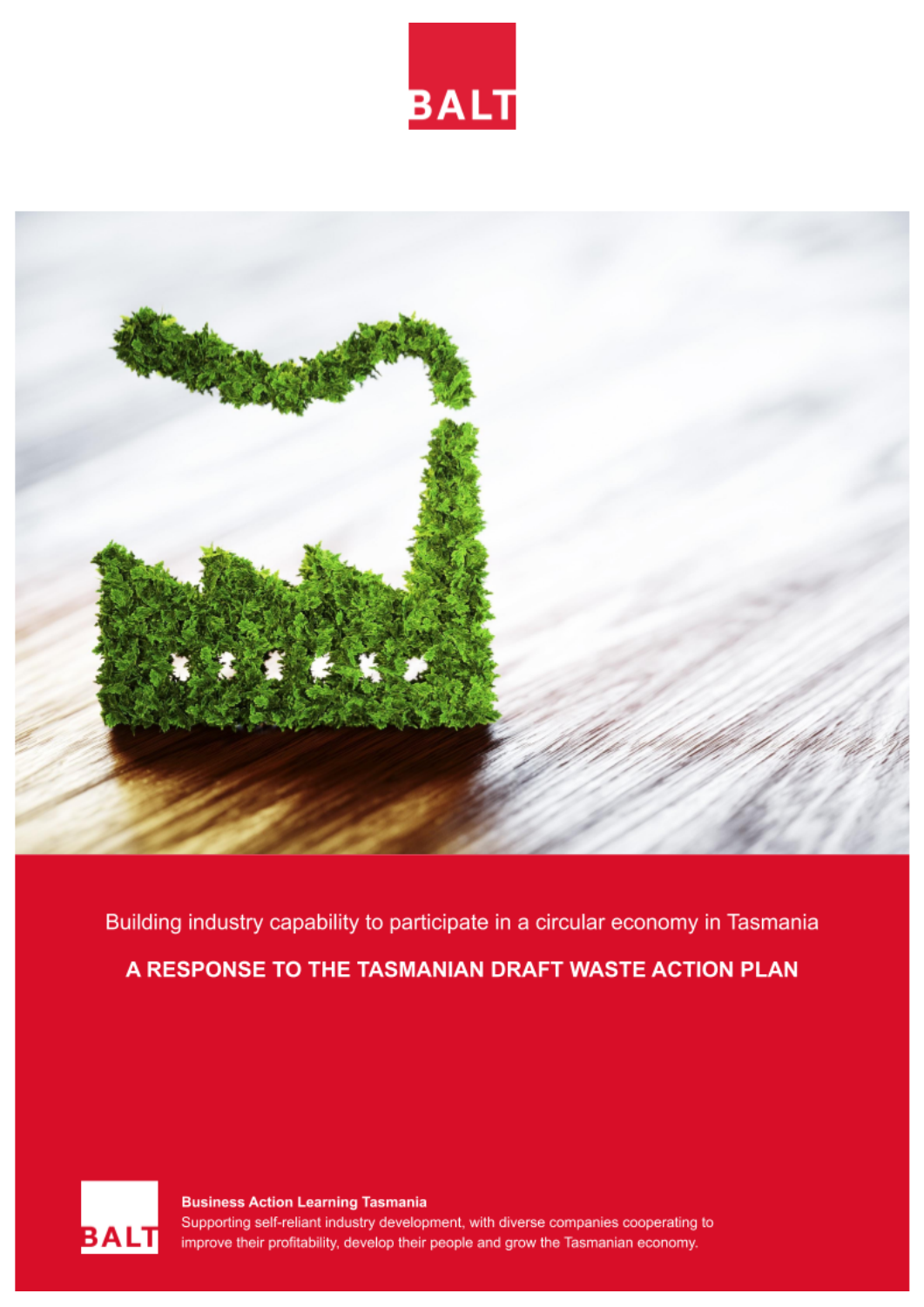# This response to the Tasmanian draft Waste Action Plan focuses on the critical role of industry, particularly the manufacturing industry, as the driver of the circular economy.

In 2018, BALT launched the Business Resource Efficiency Program (BREP), in partnership with the Tasmanian Climate Change Office. BREP is a key action of *Climate Action 21: Tasmania's Climate Change Action Plan 2017-2021*. Throughout 2019, eleven businesses in the north and north-western regions of Tasmania have been working together, learning with and from each other, to reduce their consumption of resources and minimise waste streams. Concepts of sustainable design, including product lifecycle assessment and closed loop manufacturing, have been applied across a relevant cross-section of industries contributing to Commercial & Industrial (C&I) waste streams in Tasmania; agriculture, hospitality and tourism, food and beverage production, service industries (engineering), pharmaceutical goods, and general manufacturing in a range of materials (ie. visual communication, metal products, fibre composites). The outcomes will be presented at a Review Forum in Launceston on 6 December 2019.

Since 2010, Business Action Learning Tasmania (BALT) Ltd has initiated over 30 successful business improvement projects in a range of industry sectors in Tasmania. The award winning Lean Action Learning program has delivered significant sustainability outcomes for participating business, using a collaborative approach to develop solutions<sup>1</sup>.

The draft Waste Action Plan proposes to develop capacity to support the establishment of recycling and reuse businesses, pursuing external markets. It is BALT's view that this support would be better directed toward developing the capability of existing businesses to 'close the loop', with support from the local manufacturing industry.

BALT has undertaken independent research over the past decade to inform the development of strategies for regional, economic and workforce development in Tasmania<sup>2</sup>. Lean Action Learning and BREP have attracted international attention and BALT has been invited to contribute to a special issue of an international peer-reviewed journal, [Action](https://www.tandfonline.com/toc/calr20/current) Learning [Research](https://www.tandfonline.com/toc/calr20/current) and Practice, titled *Action Learning and Social Change*.

This response to the Tasmanian government's draft Waste Action Plan is based on this body of research and the early outcomes of BREP.

<sup>1</sup> Bell Bay Aluminium, 2013 Sustainable Development Report, page 12

<sup>2</sup> <https://businessactionlearningtas.com.au/publications/>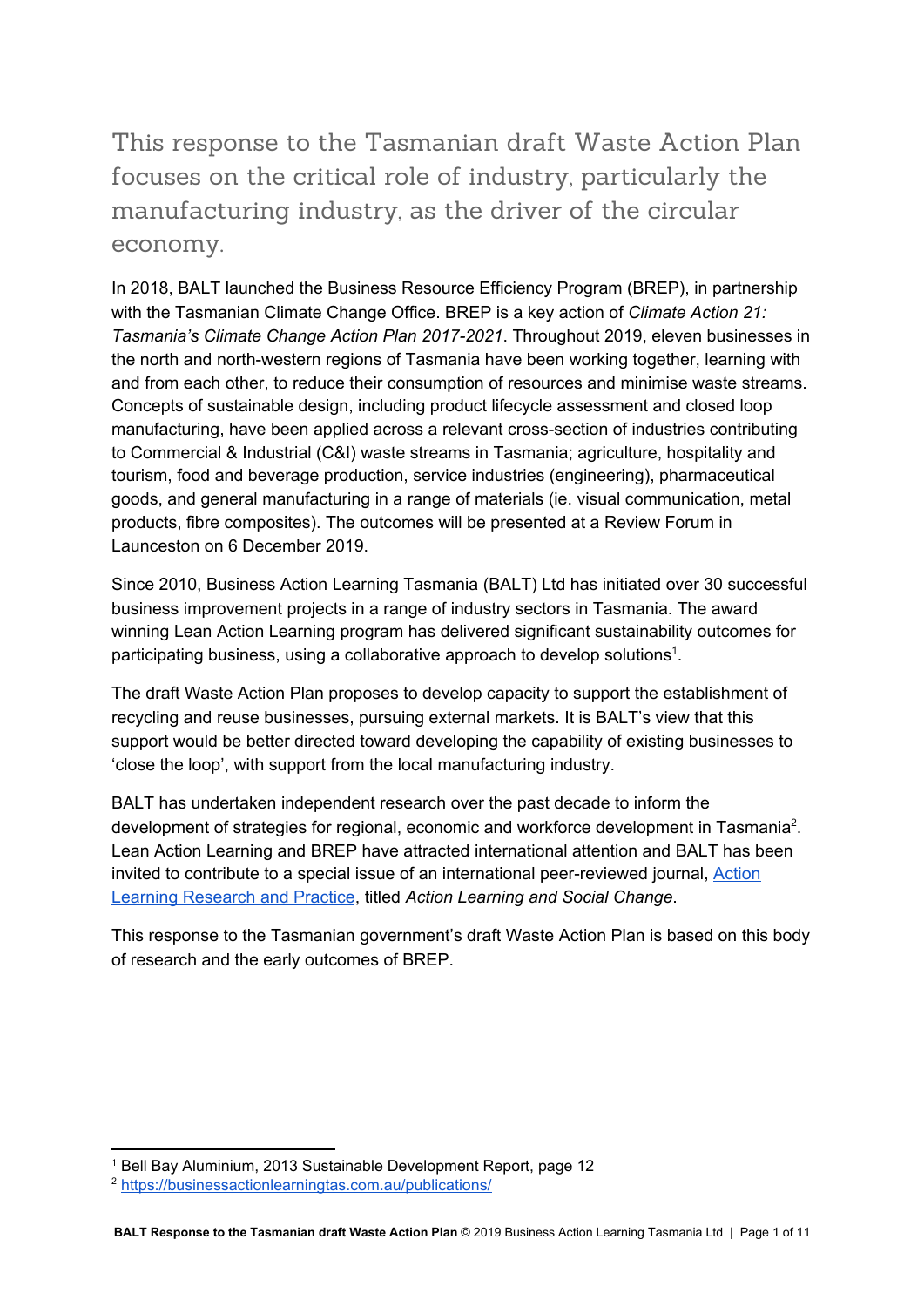# **1. Moving to a Circular Economy: Government Priorities and Key Sectors**

*What are the key opportunities for reducing waste, developing our resource recovery industry and shifting to a Circular Economy?*

In early 2018, as the first stage in the BALT Business Resource Efficiency Program (BREP), BALT prepared a program mapping and gap analysis report for the Tasmanian Climate Change Office. The analysis sought to identify:

- Key resource efficiency strategies and opportunities that SMEs<sup>3</sup> want to achieve;
- Sectors where the greatest resource efficiencies can be realised;
- At least two suitable regions in which to hold the the Business Resource Efficiency Program;
- An identified network of eligible SMEs in each region.

The report concluded that the key resource efficiency strategies and opportunities that SMEs want to achieve are directly related to reductions in operational costs. Therefore the strategies put forward should focus on opportunities for cost reductions achievable through improved operations, as waste diverted from landfill is unlikely to generate significant cost savings.

The recommended target industries included major producers of Commercial & Industrial (C&I) waste, particularly organic waste, ie. hospitality, food retailers, food production and processing.

In December 2019, the outcomes of BREP will be presented and an evaluation report prepared for the Tasmanian government. Early results show that there are significant opportunities for industry, particularly the manufacturing industry, to support the development of the circular economy in Tasmania. All types of manufacturing and associated industries are well placed to modify, extend and diversify their current offerings, to access and/or create new markets in secondary products.

Examples include:

- Disassembly of organic and technical waste streams for secondary product manufacturing
- Substitution of virgin materials to utilise technical waste streams produced in-house or by other industries in the region
- Processing of organic and technical waste streams to increase material value, as defined by the customer, and create efficiencies, eg. reduce volume or weight for transport
- Application of principles of sustainable design for new product development, eg. dematerialisation, servitisation, and design for disassembly, repair and/or reuse
- Conversion of organic waste to compost or bio-fuel products

<sup>&</sup>lt;sup>3</sup> SMEs in this case are defined as small to medium enterprises with less than 200 full-time equivalent employees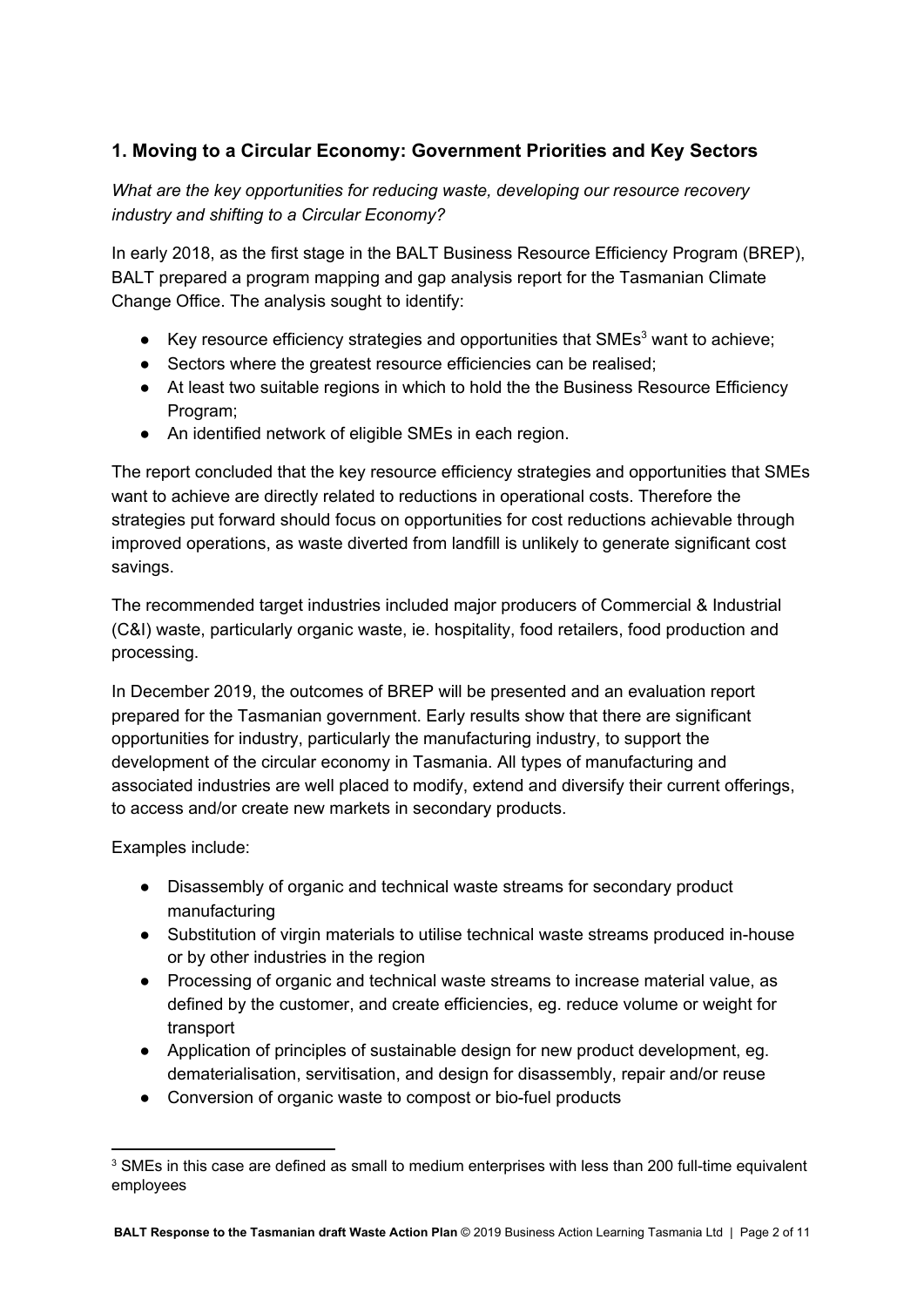A number of recommendations will be put forward in the final evaluation, however key issues and barriers emerging for Tasmanian companies to realise these opportunities include:

- Low volumes of waste produced are less attractive to potential buyers
- Transport availability and cost, particularly for sensitive wastes
- Lack of influence on overseas suppliers due to relatively low purchase volumes
- Availability/prioritisation of capital budget for dedicated equipment
- Availability/prioritisation of resources for research and development
- Lack of incentive and slow returns on investment
- Limited influence on and capability in product and manufacturing design

## **2. Governance**

*What are the primary waste management and resource recovery roles and responsibilities of governments, industry and the wider community?*

#### **Government**

BALT consulted widely with all levels of government during the program mapping and gap analysis stage of BREP and has formed a view based on the needs of industry.

Local government needs to engage directly with industry to ensure that businesses are made aware of the options available in their region and provide customised advice and strategies to achieve zero waste. Industry relies heavily on the advice of commercial waste management providers, contracted by local government, which can cause conflicts of interest and knowledge gaps. The intelligence collected through local industry engagement can be fed back to other levels of government to inform research and development initiatives, policy development and funding design. The regional waste management groups, formed by local governments, are well placed to perform this role.

While the nature of Tasmania's political landscape supports the idea of regional governance, greater cooperation across the state would enhance this approach considerably for industry. State government has a role to play in:

- Adjudicating a state-wide strategy that promotes efficient waste management across the three regions
- Developing specific policy instruments and economic levers to influence the behaviour of the waste management industry, local government, the community and general industry
- Advocating at a federal level for specialised programs to meet the needs of Tasmanian industry
- Educating consumers and supporting industry workforce development in sustainable design and operations

All levels of government have a role to play in demonstrating leadership through procurement policies and promotion of good practice. As a customer of industry, government has considerable purchasing power to influence both internal and external suppliers.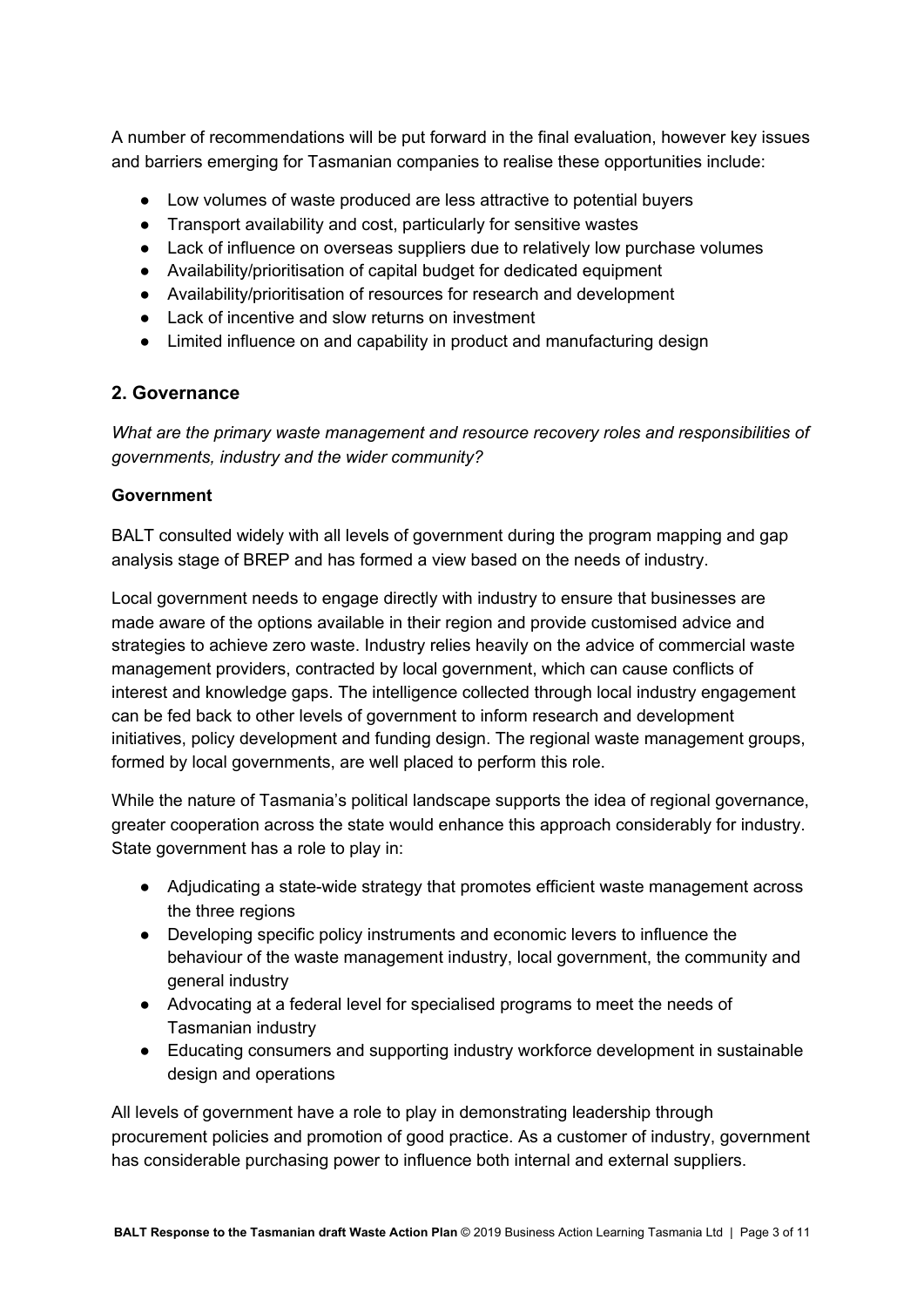Preference should be given to local products and services that utilise recycled materials and suppliers that meet international standards for sustainable practice.

## **Industry**

The role of industry is to develop innovative products and services that facilitate the circular economy, influence customers and supply chains to participate, and provide feedback to government on policy instruments and economic levers.

Concepts of life cycle assessment and product stewardship are not widely understood or practiced by manufacturers in Tasmania. However, there is one notable exception. Envorinex has established vertically integrated plastics recycling facilities in George Town. The system developed is unique in the world, in that there are few, if any, examples of manufacturers recycling recovered materials and making secondary products of equal or higher value than the original product. Envorinex have invested heavily in infrastructure and research and development to build upon their existing knowledge and experience in plastic injection moulding. As demonstrated by Envorinex, it is the role of the manufacturing industry to use their expertise in materials and processes to lead the transition to a circular economy.

## **Community**

The wider community has a role to play in the circular economy as end consumers and primary contributors to municipal waste streams. Preferencing sustainable products and services creates demand and increases returns for manufacturers applying sustainable design principles. Correct separation and preparation of waste at points of use increases the value of materials and decreases required downstream processing. Community activism, such as returning packaging to retailers and manufacturers, can change cultural expectations of waste and influence the supply chain.

## **3. Data, Innovation Networks and Resource Recovery Targets**

#### *What are your key data and information needs on waste and resource recovery?*

A state-wide Material Register, including types and volumes of input and output materials and their location would assist industry to understand the secondary market and target their offerings to suit. The register could include virgin material inputs, recycled material available for substitution, and waste streams available for recycling. Manufacturers can search for substitute recycled materials, or identify potential uses for waste streams. Analysis of virgin material use can identify the size and value of potential markets and stimulate investment in the development of new materials from existing waste streams.

The register could be cross-referenced with granular data from landfill operators, including material types and origin, current recovery rates and 'problem' wastes.

The Material Register could be populated directly by industry and function as a virtual 'marketplace' or exchange for the Tasmanian circular economy.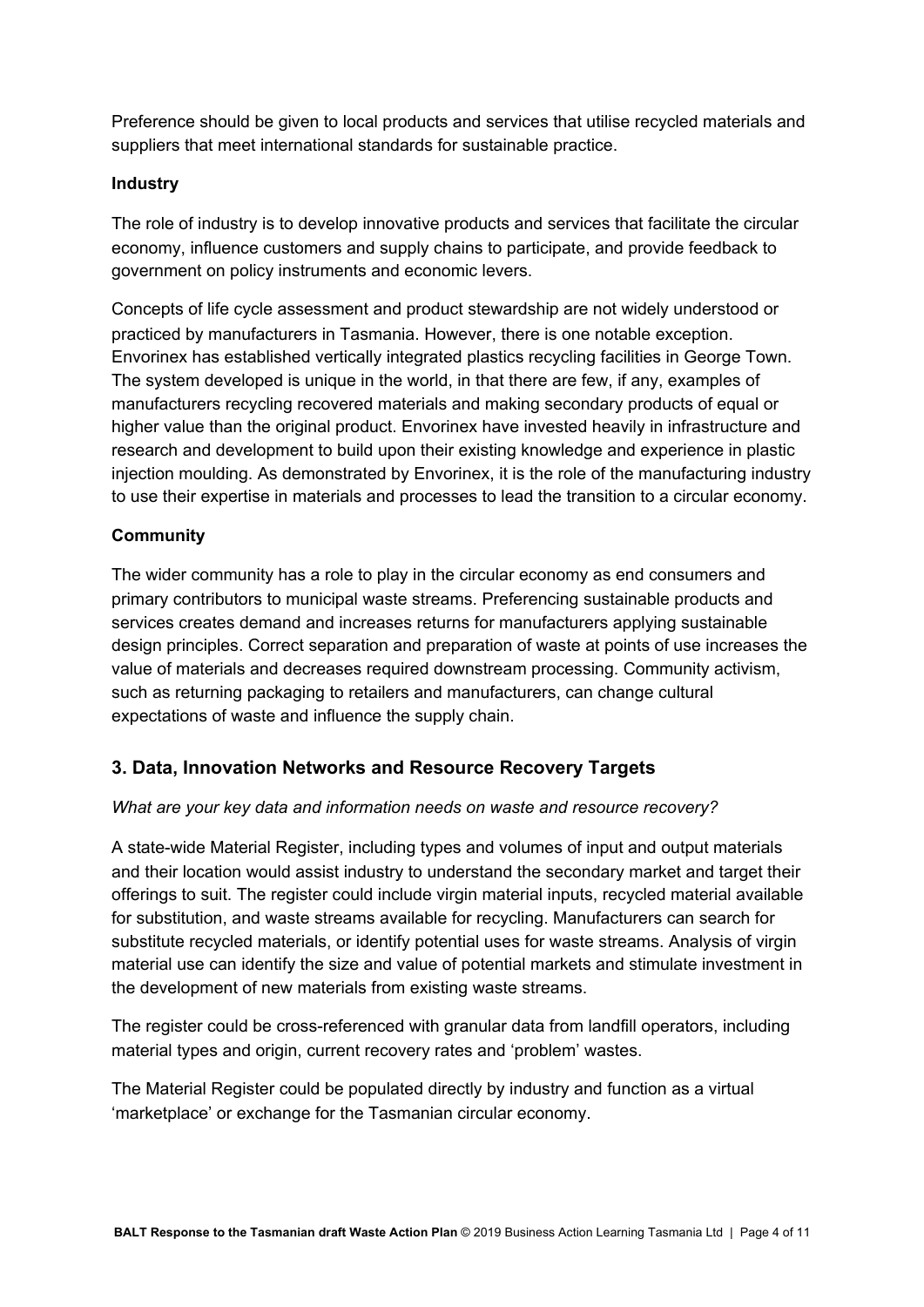*How can we best use existing research and innovation networks, or establish new networks, to help address our waste and resource recovery challenges?*

Research in network development suggests that it is better to build upon existing networks and encourage collaboration and knowledge sharing rather than establish entirely new networks. In cluster theory, this is referred to as *antecedence<sup>4</sup>*. Rewarding and strengthening early adopters at a local level will reinforce difficult work already done, eg. socialising the concept of waste levies. Attempting to create new networks will disaffect key stakeholders, who have undertaken this work.

Local government, particularly in the north of the state, is driving change in waste management at a regional level, through the initiatives of the regional waste management groups (Northern Tasmanian Waste Management Group, Cradle Coast waste Management Group, Waste Strategy South). The introduction of regional waste levies has been well accepted by industry and indicates that there is an appetite for leadership from these networks.

BALT enhances and promotes existing networks by connecting key individuals and sharing information directly with industry. BALT is a world-first learning cluster with nearly 10 years of experience connecting diverse organisations across all regions of Tasmania. The knowledge flows created have produced significant results for the businesses involved. Early outcomes of BREP demonstrate the value of these connections in driving the circular economy and BALT has in-house expertise in network development, sustainable design and innovation management. The BALT framework for collaboration through action learning and the BREP model can be applied to activate existing networks and further develop relationships across industries, supply chains and regional areas.

#### *What are your views and suggestions on the targets presented above?*

BALT supports the targets presented however the strategies for achievement of these targets need to be clearly defined and communicated to key stakeholders.

The Government priorities and industry sectors identified in the Focus Areas and Actions do not explicitly include the manufacturing industry and yet it is this industry that makes many of the products used in the priority industries identified (eg. tourism, agriculture, aquaculture, etc.) and the circular economy is predicated upon 'closed loop *manufacturing'*.

Therefore, it is critical that the manufacturing industry is included in developing a strategy for transition to a circular economy. Any investment in R&D and technology transfer must include direct investment into industry-led solutions, or the end result will be a highly sophisticated theoretical model, with very limited implementation or measurable results against the targets set.

For example, eliminating single use and problematic plastics has been the focus of a number of BREP projects. Contaminated plastics from food processing, composite materials and inherited single-use packaging waste from imported components, are all going to landfill. A

<sup>4</sup> The Cluster Initiative Green Book, Sölvell 2003, page 17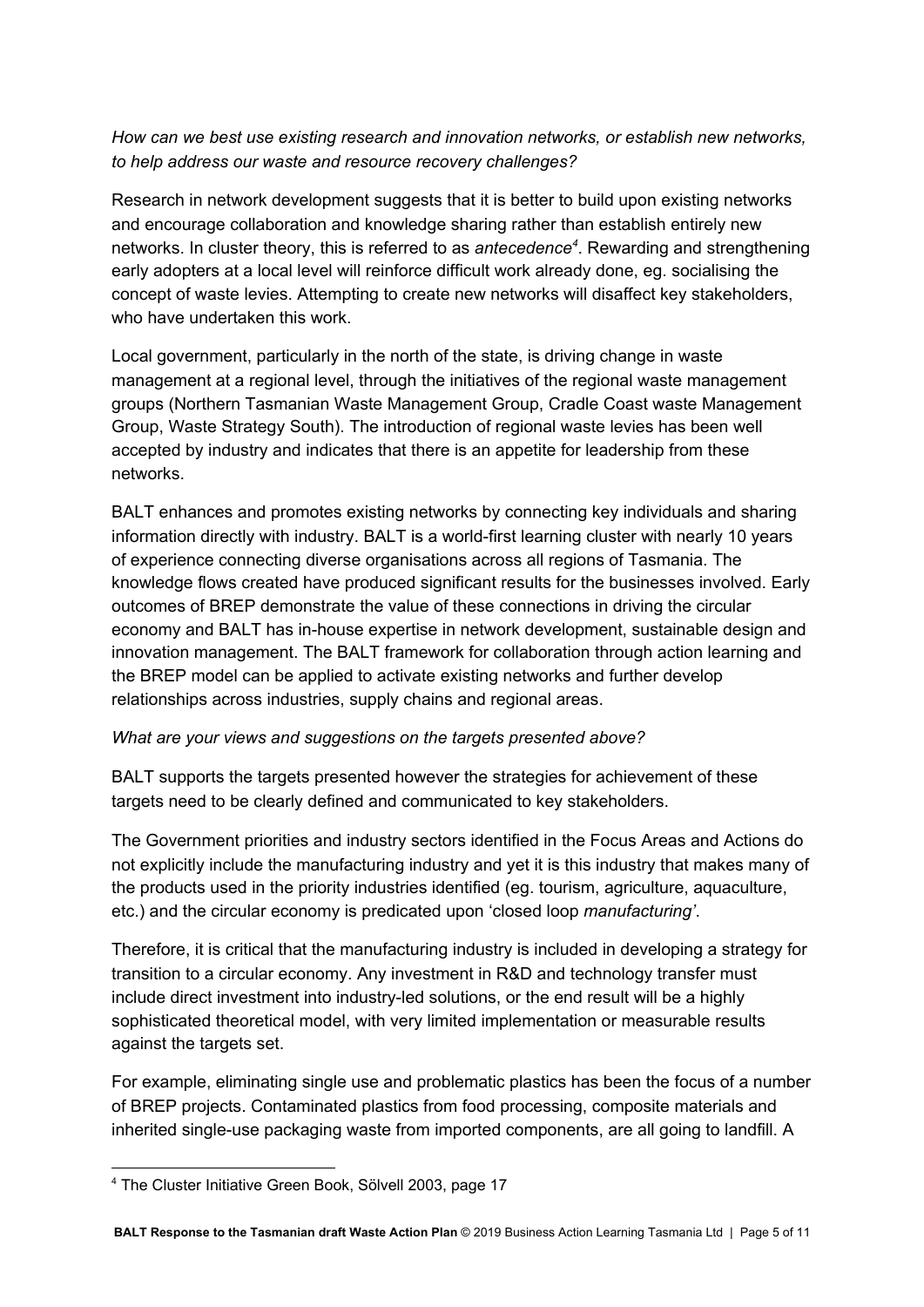range of potential solutions have been investigated, some of which have been implemented. Moreover, a deeper understanding of the problem has been formed. This work cannot be done, and therefore the proposed targets cannot be met, without direct input and cooperation from industry.

# *Which waste streams would provide the best opportunities to make some early progress on the proposed targets?*

Commercial & Industrial (C&I) waste is still by far the greatest contributor to landfill in Tasmania.<sup>5</sup> In 2016, the recovery rate of 59% in this category was significantly lower than that for the best state (South Australia) at 85% $^6$ . Based on this data, industry will be the greatest contributor to waste levies. Given that the key resource efficiency strategies and opportunities that Tasmanian businesses want to achieve are directly related to reductions in operational costs, the originators of this waste stream can be influenced by economic levers. Reinvesting funds collected into industry-led solutions will counteract increased costs to business and incentivise rapid innovation.

## **4. Infrastructure Planning**

# *What do you consider are the highest priority infrastructure requirements for waste management and resource recovery in Tasmania?*

An opportunity exists to achieve zero waste by following the South Australian example and assisting Cement Australia at Railton to convert to alternative fuels. Bio-fuels from forestry residues and agricultural waste combined with aggregated residual wastes from recycling (ie. "problem" wastes such as fibre composites and highly contaminated waste) could be transformed into Processed Engineered Fuel (PEF) and substituted for coal. This would require significant investment however supporting infrastructure such as rail access are already in place and establishing a PEF facility will create new employment opportunities to offset future job losses in the Tasmanian coal industry.

For smaller businesses, a key inhibitor in pursuing zero waste is the need for capital investment in infrastructure to process waste streams into higher value materials, or develop new products to eliminate or repurpose waste.

Composters, crushers, shredders and perforators are available for purchase off-the-shelf and capital costs range from \$3,000 to \$30,000. BREP participants have chosen to invest in this equipment, in one case using funding made available under a Northern Tasmanian Waste Management Group grant, however returns on these investments are slow and the cost-benefit is low. In NSW, local governments have established fleets of equipment for lease to local businesses at very low cost, which can be easily offset by reduced waste disposal costs.

<sup>5</sup> Blue Environment and Randell Environmental Consulting, 2018, National Waste Report 2018, p.59, Figure 48

<sup>&</sup>lt;sup>6</sup> Department of the Environment and Energy & Blue Environment Pty Ltd, 2016, The Australian National Waste Report 2016, p.16, Figure 11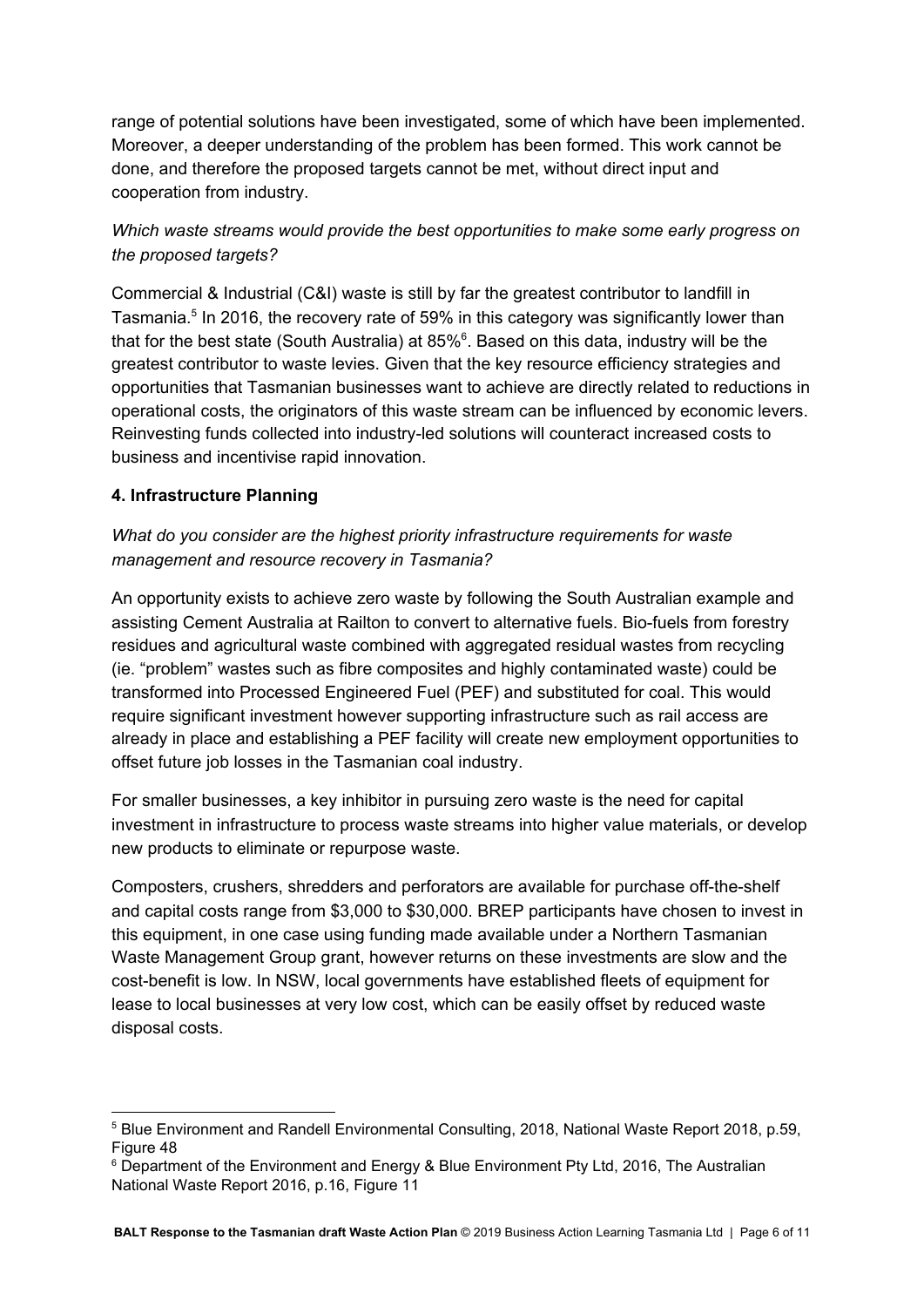Innovative technology solutions developed in Tasmania, and considered by BREP participants, include a dehumidifier to dry sawdust for bio-fuel and drone swarms to eliminate plastic bird nets. Estimated costs of implementation are between \$100,000 and \$1m. Funding directed to reduce financial risk, such as low cost loans or subsidies, would encourage industry to invest in this type of new product development to support the circular economy. These products, in themselves, become exportable innovations.

## **5. Support Resource Recovery across Industry**

# *How can governments, businesses and the community best support the development of the resource recovery industry in Tasmania?*

Everyone has a role to play (see Section 2) in developing the circular economy in Tasmania. The resource recovery industry must include all stakeholders when developing solutions. It is important to remember that the resource recovery industry has a vested interest in maintaining profits and much of this is derived from the transport and on-selling of waste. Eliminating waste, or finding more cost effective methods for dealing with waste in-house, may not be in the best interests of commercial operators. The resource recovery industry must be viewed as a servant of general industry and would serve better as a partner or 'broker' of materials, rather than a solutions provider.

## **6. Education and Community Engagement**

*Are you aware of any existing education materials that could be adapted for the Tasmanian context? (Please provide examples).*

## **Business Resource Efficiency Program, BALT & TCCO**

The Tasmanian Climate Change Office has partnered with BALT to develop BREP, specifically for the Tasmanian context, applying an action learning approach. Action learning builds the capability of participating businesses to develop their own solutions to 'wicked problems'. Collaboration creates knowledge flows across diverse industries, promoting innovation.

In December 2019, BREP will conclude with a Review Forum in Launceston. At the Review Forum, BREP participants will present the outcomes of their individual projects and share the lessons learnt with a wider industry group. Early results are significant and demonstrate the importance of acquiring a deep understanding of the barriers for businesses to achieve zero waste, in order to develop practical solutions to overcome them.

In many cases, shining a light on current practice and facilitating business to business connections has resulted in immediate action. For example, a poultry processor has been sending large volumes of organic waste to deep burial disposal. A BREP site visit to Dulverton Waste Management Centre and conversation directly with the facility manager resulted in the diversion of this waste to compost.

The final stages of BREP include the development of educational tools and resources, which will be made available via the web, these will include: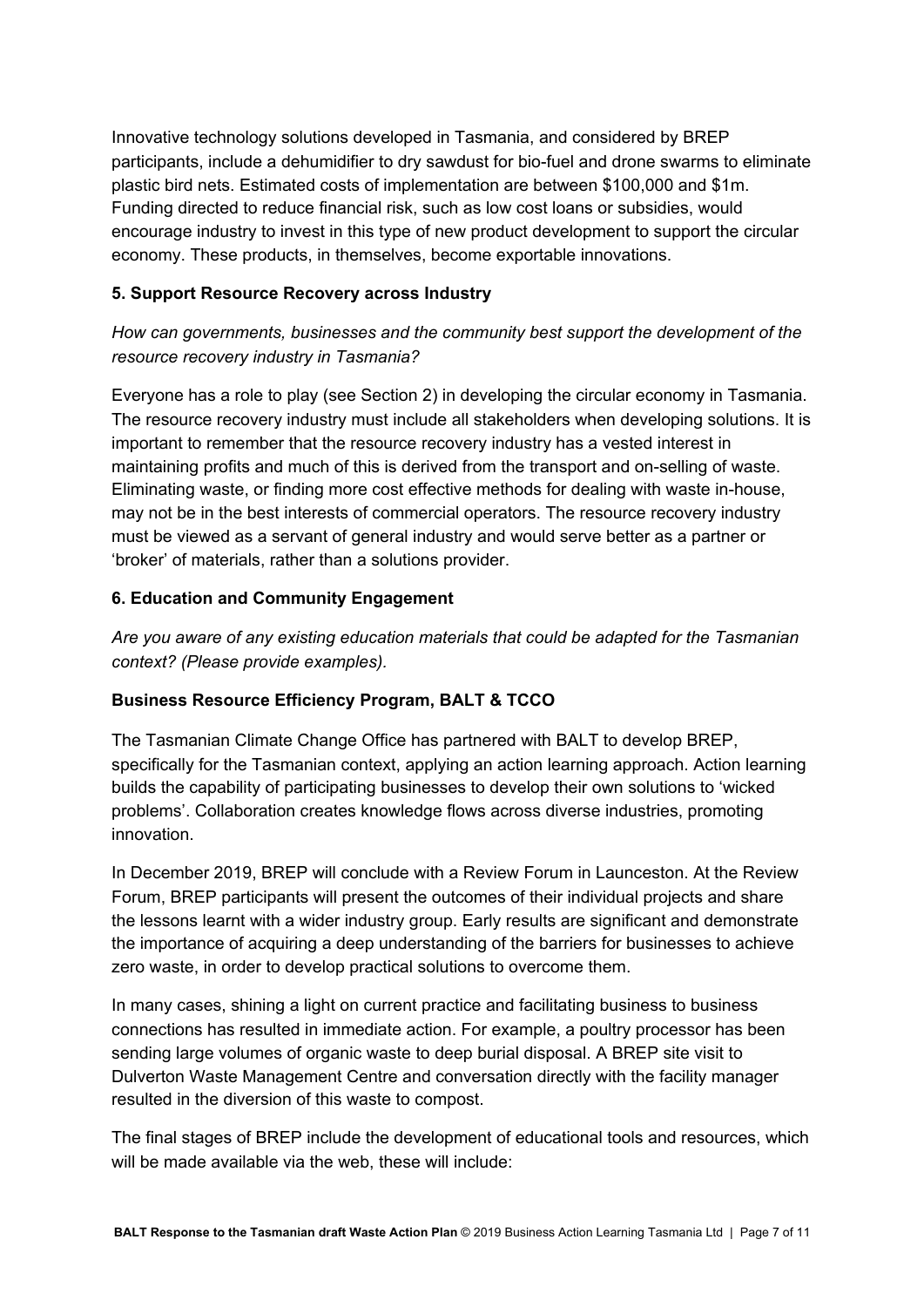- A series of videos explaining concepts of resource efficiency
- Case studies of BREP projects
- Waste auditing tools
- A nonconformance reporting tool for capturing waste from rework

BALT education partner, The Action Learning Institute (RTO Provider no. 40676) has undertaken independent research to map BREP activities to Units of Competency from the MSS Sustainability Training Package. Future programs may include nationally recognised vocational qualifications in Sustainable Operations, or a skills set leading to a Certificate IV or Diploma.

#### **BinTrim, NSW EPA**

During the waste audit stage of BREP, the facilitator utilised a tool developed by the NSW EPA, called Bin Trim<sup>7</sup>. Bin Trim is an Excel tool, which allows the user to enter estimated waste volumes for various materials and automatically generate an analysis of current and potential recycling.



Image: Waste report generated by BinTrim, NSW EPA

The outputs of BinTrim are simplistic and not customised to the Tasmanian context. However, the tool was invaluable in establishing a starting point for businesses to quantify their current waste volumes by material and investigate opportunities for diversion.

<sup>7</sup> Source: NSW EPA website, accessed 7/10/19

[https://www.epa.nsw.gov.au/your-environment/recycling-and-reuse/business-government-recycling/bi](https://www.epa.nsw.gov.au/your-environment/recycling-and-reuse/business-government-recycling/bin-trim) [n-trim](https://www.epa.nsw.gov.au/your-environment/recycling-and-reuse/business-government-recycling/bin-trim)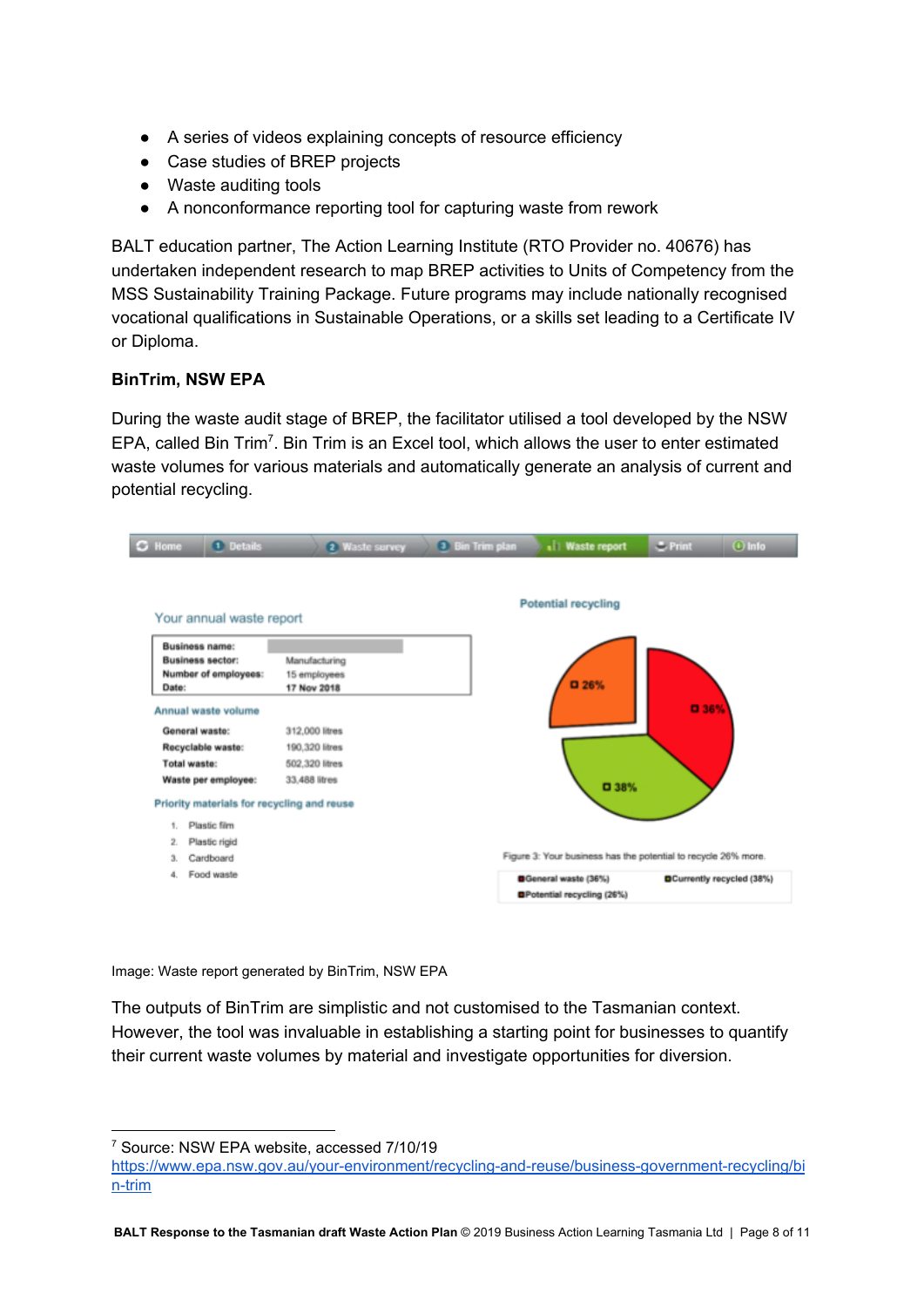## **7. State and National Policy and Regulatory settings**

*Which policy or regulatory settings will help us achieve the targets in this Plan and help stimulate the resource recovery industry?*

Any policy or regulatory settings adopted must be accompanied by compliance auditing and corrective action. Any unintended consequences must be addressed from a position of continuous improvement. Nonconformance must result in consequences, preferably constructive assistance, such as education or technical advice.

Under these conditions BALT supports the following initiatives:

- **A state waste levy** will have a significant impact on industry prioritisation of waste diversion. There is no stronger incentive for small to medium waste producers to seek alternatives at present. As stated previously, if funds are returned to industry to stimulate activity and pursue the opportunities outlined in Section 1, solutions will quickly emerge. SMEs in Tasmania are entrepreneurial and resourceful but the cost benefits must be clear or they will not be prioritised. Dumping and littering have been identified as unintended consequences of the levy but controls should also be put in place to prevent stockpiling on industrial sites.
- **Government procurement policies** preferencing local products and services that include minimum recycled content or support the circular economy will demonstrate commitment and create demand.
- **Merit criteria for funding grants** should include weighting for recycled content, ISO 14001 certification and/or other substantive contributions to the circular economy.

#### *Do you have other comments on the Draft Waste Action Plan?*

BALT welcomes the draft Waste Action Plan and congratulates the Tasmanian government for starting this important conversation.

The draft Waste Action Plan is ostensibly based on the principles of a circular economy. However, the lack of focus on industry and, in particular, the manufacturing industry's critical role in facilitating the circular economy, is a serious omission. BALT is embedded in the manufacturing industry and brings together a diverse cross-section of key sectors, identified in the draft Waste Action Plan, in collaborative projects solving real problems of vital importance.

The lessons learnt through BREP place BALT as a lead organisation promoting the circular economy in Tasmania. There is a clear role for our organisation in education and network development to support the Tasmanian government in delivering a plan for real action.